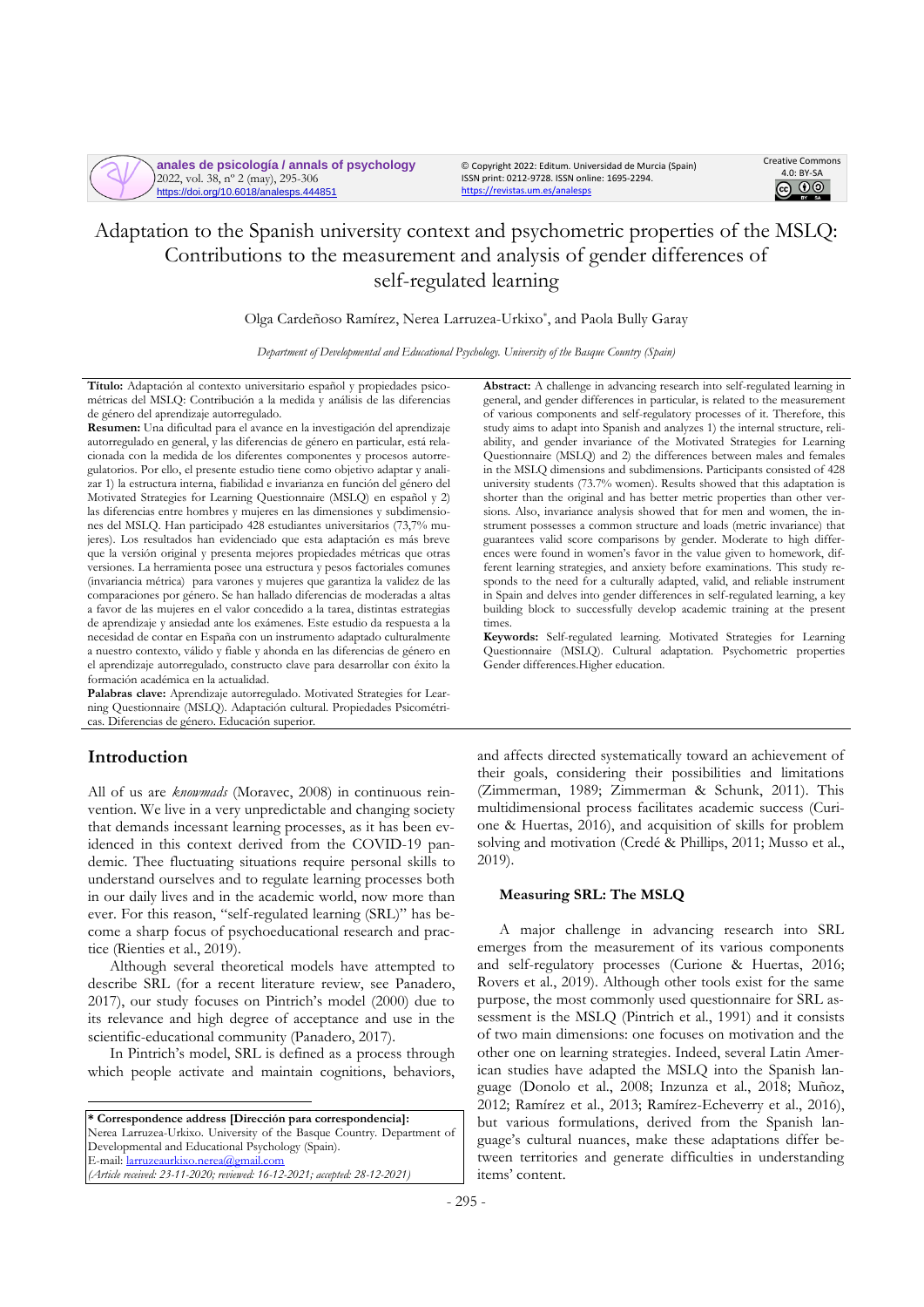The only adaptation for Spain is the "Cuestionario de Estrategias de Aprendizaje y Motivación II", created and validated by Roces et al. (1995) and later by Martínez and Galán (2000). Although CEAM II is considered a highly valuable tool (Credé & Phillips, 2011), it is not exempt from some psychometric problems, the most noteworthy being: 1) ambiguity in some of its items' formulation; 2) possible lack of discrimination between some dimensions, for example, *time and study environment* and *effort regulation* or *peer learning* and *help seeking*; 3) differences in reliability indices in some subdimensions of the original version; and 4) lack of consensus on the instrument's internal structure or dimensionality between studies.

# **Gender differences in the MSLQ**

Together with the issues derived from the assessment of SRL, increasingly more attention is paid to factors that differentiate successful students from the unsuccessful ones, among the more and more diversified student body in modern educational contexts (Li, 2019). In fact, one of the individual factors that was already urged to be investigated by Pintrich and de Groot (1990), and increased attention over the years is related to gender (Torrano & Soria, 2017). Despite studies that found no significant gender differences (Bruso & Stefaniak, 2016; Syam et al., 2016) and even some which postulated that men had higher scores in critical thinking (Rodarte-Luna & Sherry, 2008) and deep processing, most found differences favoring women, both in motivational components and learning strategies (Bozpolat, 2016; Torrano et al., 2017; Torrano & Soria, 2017; Tseng et al., 2017). Specifically for motivation, studies found that women had higher intrinsic goal orientation, more test anxiety (Albert, 2017), more beliefs of self-efficacy (Rianudo et al., 2006) and control (Navea, 2015), and lower levels of extrinsic goal orientation (Rusillo & Casanova, 2004). As for learning strategies, women scored higher in planning, goal setting, organization (Valenzuela & Suarez, 2017), metacognitive self-regulation (Albert, 2017; Suarez et al., 2004), personal regulation, and control of the context (Navea, 2015; Velasco & Cardeñoso, 2020; Zimmerman & Martinez-Pons, 1990).

In sum, given the MSLQ's great usefulness and its widespread use in national and international educational contexts, we recognize the need to adapt it to the current variable and uncertain circumstances along with the analysis of gender differences so as to contribute to the understanding of selfregulated learning. Therefore, the aims of this study are: (1) to adapt the MSLQ into Spanish for Spain and validate its scoring for its use with university students; and (2) to assess the appropriateness of the Spanish MSLQ's use for both men and women in order to analyze the possible differences between genders in the SRL.

# **Method**

# **Participants**

Through incidental sampling, researchers recruited 456 Spanish university students who completed the MSLQ, only 428 answered all the items, 28 left some unanswered, with 24 different and random patterns: 18 had only 1 blank item, 4 had 2, 1 had 3, and 1 had 4. Questionnaires with missing values were omitted from subsequent analyses. 314 (73.7%) of the students enrolled in the study were women and 112 (26.3%) were men, whose socio-demographic characteristics can be seen in the following table (Table 1).

# **Table 1**

*Characteristics of participants.*

|                          | Women          | Men            | Total         |
|--------------------------|----------------|----------------|---------------|
|                          | $n(^{0}_{0})$  | $n(^{0}/_{0})$ | $n(^{0}_{0})$ |
| Age groups               |                |                |               |
| $18-19$ years            | 183 (58.3%)    | 57 $(50.9\%)$  | $240(56.1\%)$ |
| $20 - 21$ years          | $75(23.6\%)$   | $37(33.0\%)$   | 112 (25.9%)   |
| $22 - 23$ years          | $25(8.0\%)$    | $7(6.3\%)$     | 32 (7.9%)     |
| 24-26 years              | 11 $(3.5\%)$   | $5(4.5\%)$     | 17 $(4.0\%)$  |
| $26 - 30$ years          | 11 $(3.5\%)$   | $3(2.7\%)$     | $14(3.3\%)$   |
| over 30 years            | $8(2.5\%)$     | $2(1.8\%)$     | $10(2.3\%)$   |
| No information           | $2(0.6\%)$     | $2(0.8\%)$     | $4(0.9\%)$    |
| School year              |                |                |               |
| First year               | 164 (52.2%)    | 58 (51.8%)     | 222 (52.1%)   |
| Second year              | 138 (43.9%)    | 50 $(44.6\%)$  | 188 (44.2%)   |
| No information           | $12(3.8\%)$    | $4(3.6\%)$     | $16(3.7\%)$   |
| Access to a degree       |                |                |               |
| High school              | 245 (78.0%)    | 98 (83.0%)     | 339 (79.2%)   |
| Higher degree            | 48 (15.3%)     | 15 (12.5%)     | $63(14.7\%)$  |
| Another degree           | $16(5.1\%)$    | $3(2.7\%)$     | 19 $(4.4\%)$  |
| Other means              | $5(1.6\%)$     | $2(1.8\%)$     | $7(1.7\%)$    |
| Studies and Work         |                |                |               |
| $\rm No$                 | 153 (48.7%)    | 68 (60.7%)     | 221 (51.9%)   |
| Yes                      | 138 $(44.0\%)$ | 35 (31.3%)     | $173(40.6\%)$ |
| No information           | $23(7.3\%)$    | $9(8.0\%)$     | $32(7.5\%)$   |
| Attended class regularly | 287 (91.4%)    | 93 (83.0%)     | 380 (89.3%)   |

 $n = \text{frequency}, \frac{9}{6} = \text{percentage}$ 

Differences between men and women did not achieve statistical relevance in Pearson chi-square tests and were not associated with moderate to high values in Cramer's V-test.

### **Instruments of measurement**

In its original version, the MSLQ (Pintrich et al., 1991) is a self-report measure of 81 items divided into 15 subdimensions. It is grouped into two components: one dedicated to *motivation* and the other to *learning strategies*. The motivational component contains 31 items in six subdimensions divided into three sections: value components (*intrinsic goal orientation, extrinsic goal orientation,* and *task value*), expectation components (*control beliefs* and *self-efficacy for learning and performance*), and affective components (*test anxiety*). The learning strategies component contains 50 items. It has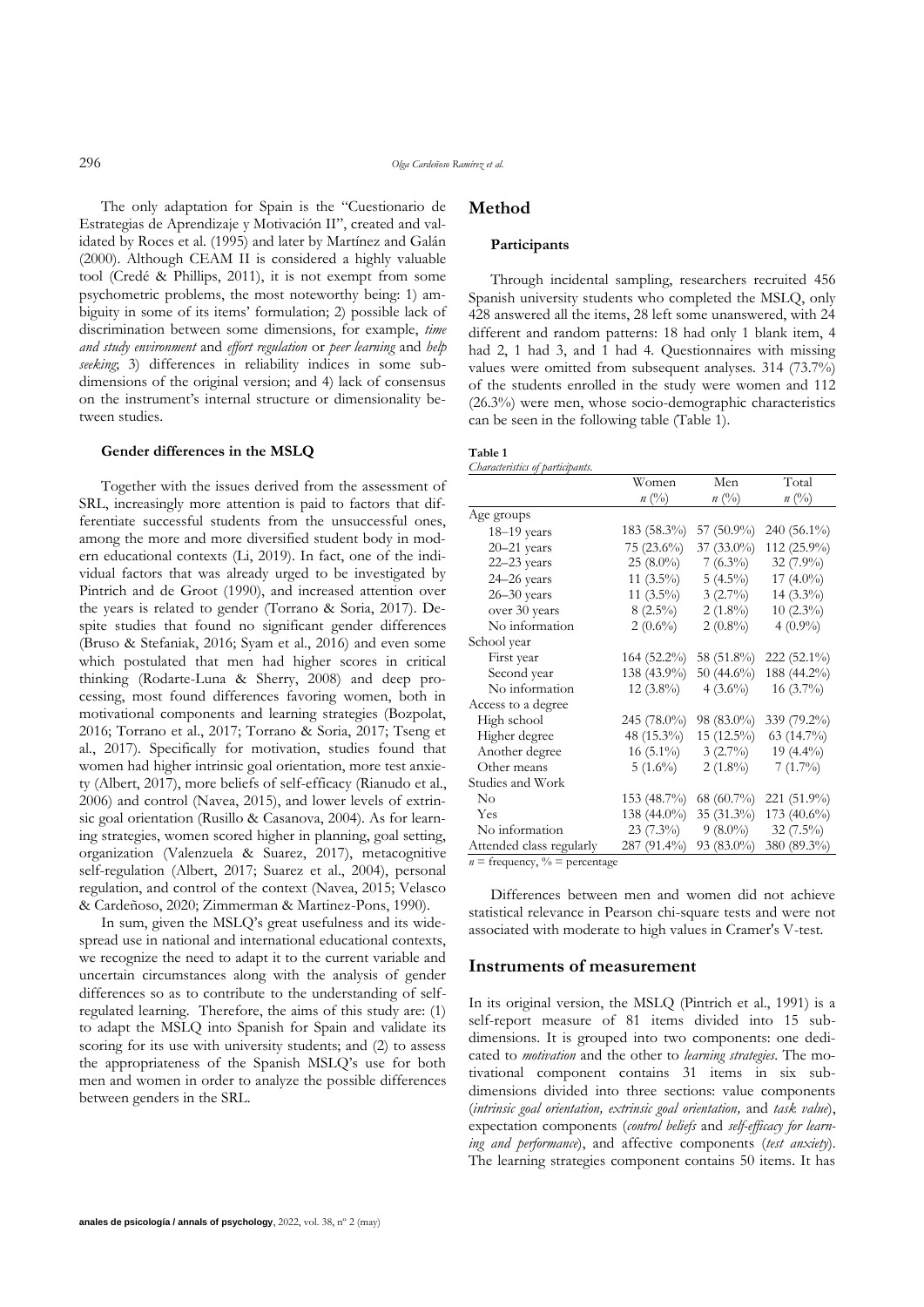nine sub-dimensions, distributed in two sections: cognitive and metacognitive strategies (*rehearsal, elaboration, organization, critical thinking,* and *metacognitive self-regulation*) and resource control strategies (*time and study environment, effort regulation, peer learning,* and *help seeking*). All items use Likert-type responses, with seven options. These options ranged from 1– "Does not describe me" to 7‒ "Describes me very well." The MSLQ takes about 30 minutes to complete.

For this study, additional information was requested on gender, age, academic performance, access to the degree, the degree's perceived difficulty, weekly dedication time, and work not related to studies.

### **Adaptation process**

Following International Test Commission (ITC, 2017) guidelines, the questionnaire's intellectual property rights were checked, and the process of linguistic, conceptual, and cultural adaptation was conducted. To this end, a multidisciplinary team of four bilingual English–Spanish educational experts was formed. First, two team members translated the original English version into Spanish. Next, the other two, blind to the original English version, back-translated the first Spanish version into English. The team evaluated similarities and discrepancies, considering Hambleton and Zenisky's list for quality control of the items' translation–adaptation (2011). To assess the adapted questionnaire's understandability, legibility, and duration, researchers modeled the instrument and conducted a pilot test with university master's degree students in psychodidactics.

#### **Collection of information**

After obtaining informed consent from all participants and according to current regulations, researchers administered the test.

### **Data analysis**

The initial analysis evaluated the presence and patterns of missing and atypical values and whether basic assumptions underlying the general linear model were met.

Subsequently, to study the relations between MSLQ items and their concordance with the theoretical model of its construction, descriptive statistics were calculated for each item (e.g., % cases chosen by each option, mean standard deviation, asymmetry, kurtosis, and corrected homogeneity indices), and confirmatory factor analyses (CFAs) were conducted to evaluate the relationship pattern between items and their sub-dimensions. In addition, a formal description of the resulting sub-dimensions was developed, including average variance extracted (AVE) and composite reliability (CR). Given that the scores' distribution distances with respect to the normal curve were small, the estimation method used in CFAs was of maximum likelihood. Evaluation of the model fit to data was based on the  $\chi^2$  test,  $\chi^2$ /df ratio's value, together with information provided by the incremental goodness-of-fit index (CFI), the root mean square error of approximation (RMSEA), and its standardization (SRMS). Acceptable models met the following criteria:  $\chi^2/df = 5$ ; CFI=0.90+; and RMSEA and SRMS=0.08 or less (Hu & Bentler, 1999; Kenny et al., 2015).

Several models were then piloted to test relationships between dimensions derived from previous analyses.

Next, once the model with the best fit was selected, possible gender differences were analyzed, specifically, an analysis of progressive invariance of associations between men and women in the MSLQ's components was carried out. Equivalence levels were defined according to parameters conditioned as equal in the study's groups. The simplest model was configural invariance (factorial loads pattern); which was evaluated by adding constraints, metric invariance (factorial loads magnitude), scalar (intercepts or covariances), and strict (residual variances). To accept configural, metric, scalar and strict invariance, a triple criterion was used: differences in chi-square values (should be non-significant), Akaike's information criterion (AIC) (the smaller - the better), and in CFI (must be equal to or less than 0.01) between two immediate models.

Finally, comparisons of mean differences between male and female participants were developed using the student's T test. Associated effect sizes were calculated by Hedges' g (g'), with reference values 0.20, 0.5, and 0.8 as small, medium, and high effect sizes; respectively.

Analyses were conducted using SPSS and AMOS, version 24.0.

# **Results**

As a result of the reverse retro-translation process, translators and researchers reached agreement on the obtained Spanish version, in which no item was completely reformulated as culturally inappropriate. 71 items remained unchanged, and 10 items had to be modified during translation to maintain semantic and conceptual equivalence. For example, in item 28 the expression "I feel my heart beating strongly" was modified by "I feel nervous", item 77 "I find that I do not dedicate much time to it" by "I realize that I do not dedicate much time to it" and in item 48 "heavy work" by "hard work", more familiar in our context. In other cases, the term "class" instead of "course" (items 1 and 7) was used, or, the order of the sentence was changed for a better understanding of the item (items 4 and 9).

Most participants in the pilot test reported that the test was interesting, easy to understand and not excessively long. An average duration of 26 minutes was calculated. In addition, some suggestions of small changes were taken into consideration in order to reformulate some terms into context. As a result, the initial version was obtained and it was administered to the sample described above.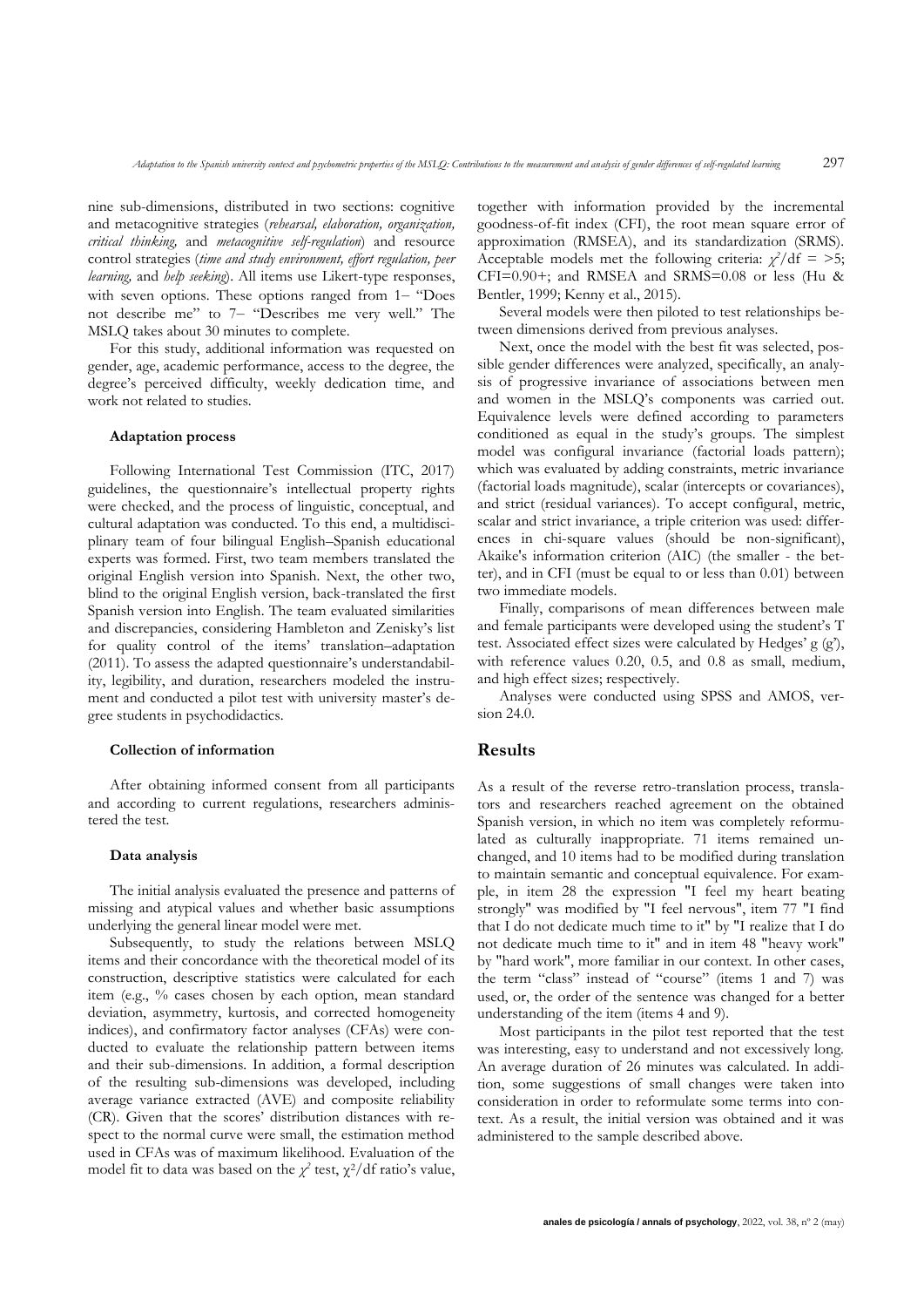# **Preliminary analysis, evaluation of measurement models, dimensions and components' metric properties in the MSLQ's Spanish version**

First, the properties of each of the items that make up the test were analyzed to know the number of missing, outliers, the distribution of scores and individual psychometric indices. Then, factor analyses were conducted to evaluate each sub-dimension's unidimensionality. Results led to 19 items' suppression due to their low relationship with their underlying factors [3 *motivational* (9.7% of component items); 16 *learning strategies* (32%)].

The Table in Appendix 1 summarizes the formal description of the final, validated Spanish MSLQ, consisting of 66 items. Few items had a high floor or ceiling effect, but that would be expected in those that did, due to their content. On all items, averages were slightly above the theoretical average of four points; in statistics of asymmetry and kurtosis, they were from −1 to 1 on most items, thus reporting a score distribution similar to a normal curve. Factor weights were greater than .40 in all cases and .50 in most cases. Corrected homogeneity indices were good, higher than 040 in most cases. These results endorsed the individual suitability of each element on the questionnaire.

Second, the joint measurement model was tested for all sub-dimensions in each component, resulting in the creation of two additional components, extraction of *extrinsic objective* and *anxiety* dimensions of the motivation component, along with restructuring of the sub-dimensions in the learning strategies component.

For the motivation component, four sub-dimensions were extracted. The first, called *intrinsic goal orientation*, was composed of items that formed that sub-dimension in the original version (1, 16, 22, and 24). The same occurred in the second sub-dimension, *task value*, formed by items 4, 10, 17, 23, 26, and 27. The third sub-dimension, *control beliefs*, was formed only by items 2 and 18. The fourth, *self-efficacy for learning and performance*, replicated the sub-dimension's original version (items 5, 6, 12, 15, 20, 21, 29, and 31).

In the learning component, a solution of five subdimensions was obtained. First, *organization of study material* was constituted by items belonging to organization (32, 42, 49, and 63) and rehearsal scales (46, 59, and 72) and focused on the material's self-organizing aspects. The second, *deep learning*, contained questions about relating, developing, questioning, or establishing connections between ideas, concepts, or conclusions (items 53, 62, 64, 69, 81, 38, 47, 51, 66, and 71) and combined the original scales of elaboration and critical thinking. The third sub-dimension, *metacognitive selfregulation*, matched the original and was formed by items 36, 41, 44, 54, 55, 56, 76, 78, and 79. The fourth, *time and effort management*, was composed of items from the original subscales of time and study environment (43, 52, 70, and 77) and effort regulation (37, 48, 60, and 74). The sub-dimension in relation to *peers* was composed of items 34, 45, and 50 of the peer learning scale and of item 68 of the help seeking scale.

Items belonging to the sub-dimensions of *anxiety* and *extrinsic goal orientation*, originally in the motivation component, were grouped into 2 one-dimensional components. Thus, the *extrinsic goal orientation* component overlaps the original version (items 7, 11, 13, and 30). Similarly, items in the *anxiety* component were also associated in an independent onedimensional factor (3, 14, 19, and 28) in accordance with the original version—except for item 8, which was eliminated.

For each of these four measurement models, Table 2 displays adjustment indices that guarantee their adequacy to the data.

#### **Table 2**

| Component Adjustment Indexes of the MSLO ( $n = 428$ ). |  |  |  |
|---------------------------------------------------------|--|--|--|
|                                                         |  |  |  |

| Component               | $\sim$  | dt  |         | /df  | CFI | RMSEA (IC90%)       | <b>SRMR</b> |
|-------------------------|---------|-----|---------|------|-----|---------------------|-------------|
| 1. Motivation           | 590.36  | 165 | < 0.001 | 3.57 | .89 | $.07$ (.07 $-.09$ ) | .06         |
| 2. Learning Strategies  | 1951.39 | 660 | < 0.001 | 2.96 | .89 | $.06$ $(.06-.07)$   | .07         |
| 3. Anxiety              | 3.74    | -   | .154    | 1.87 | .99 | $.04$ $(.01-.11)$   | .02         |
| 4. Extrinsic objectives |         |     | .558    | 0.58 | .99 | $.01$ $(.00-.08)$   | .01         |

χ <sup>2</sup> =chi-square test, df= degrees of freedom, p=significance level χ2/df = chi-square test/ degrees of freedom ratio's value, CFI= incremental goodness-offit index, RMSEA= root mean square error of approximation, SRMR =standardized root mean square error

Table 3 displays descriptive statistics for the nine subdimensions and the four components. It also includes information on their scores' reliability. In brief, results showed that all components and sub-dimensions were distributed similarly to the normal curve, presenting only slight negative asymmetry. For reliability, both Cronbach's alpha and CR showed moderate and high internal consistency levels. Some AVE indices were lower than desirable.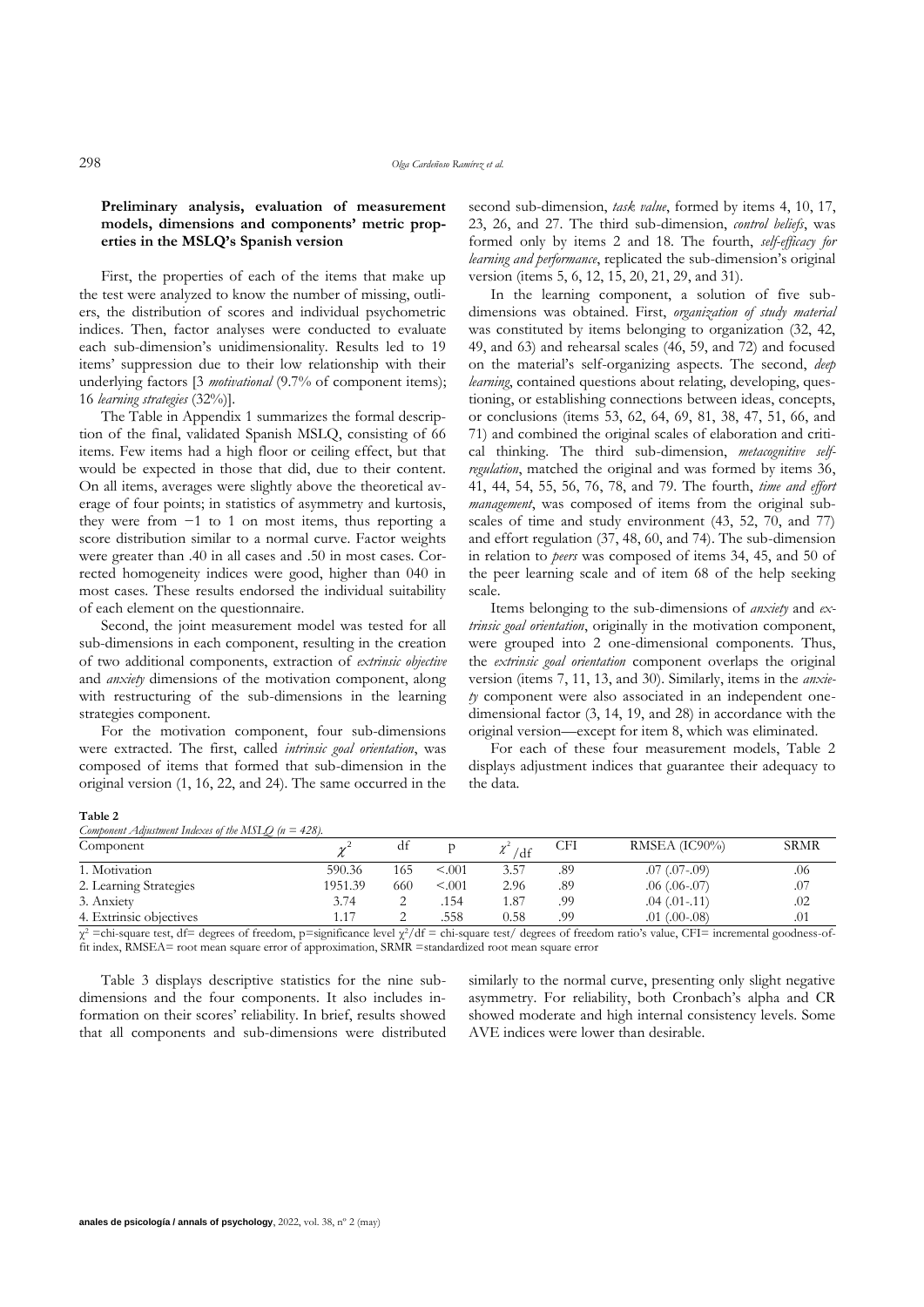| n<br>,,, |  |
|----------|--|
|----------|--|

*Descriptive Statistics and Internal Consistency of Components and Sub-dimensions.*

| Components and Sub-dimensions | М    | $M_{II}$ | $M_{ul}$ | SD.  | А.      | Κ.      | $\alpha$ | <b>CR</b> | <b>AVE</b> |
|-------------------------------|------|----------|----------|------|---------|---------|----------|-----------|------------|
| Motivation                    | 5.37 | 5.30     | 5.44     | 0.71 | $-0.42$ | 0.00    | .90      | .97       | .80        |
| Intrinsic goal orientation    | 5.22 | 5.13     | 5.30     | 0.89 | $-0.48$ | 0.45    | .71      | .69       | .36        |
| Task value                    | 5.12 | 5.03     | 5.22     | 0.96 | $-0.56$ | 0.63    | .84      | .83       | .44        |
| Control beliefs               | 5.84 | 5.76     | 5.93     | 0.91 | $-0.55$ | $-0.37$ | .64      | .65       | .48        |
| Self-efficacy                 | 5.28 | 5.21     | 5.36     | 0.78 | $-0.36$ | $-0.05$ | .83      | .84       | .40        |
| Learning Strategies           | 4.82 | 4.75     | 4.89     | 0.77 | $-0.34$ | 0.40    | .92      | .98       | .81        |
| Organization of the material  | 5.15 | 5.06     | 5.25     | 1.04 | $-0.63$ | 0.40    | .79      | .79       | .36        |
| Deep learning                 | 4.74 | 4.65     | 4.83     | 0.96 | $-0.27$ | 0.32    | .87      | .87       | .42        |
| Metacognitive self-regulation | 4.97 | 4.89     | 5.05     | 0.87 | $-0.40$ | 0.09    | .80      | .81       | .32        |
| Time and resource management  | 4.54 | 4.44     | 4.65     | 1.12 | $-0.08$ | $-0.49$ | .83      | .83       | .38        |
| Relationship with peers       | 4.69 | 4.58     | 4.80     | 1.15 | $-0.54$ | 0.20    | .71      | .72       | .39        |
| Extrinsic goal orientation    | 4.28 | 4.17     | 4.40     | 1.20 | $-0.10$ | $-0.43$ | .70      | .71       | .40        |
| <b>Test Anxiety</b>           | 4.43 | 4.30     | 4.56     | 1.38 | $-0.12$ | $-0.59$ | .75      |           | .79        |

Mean (*M*), 95% Mean Lower Limit (M<sub>IL</sub>), 95% Mean Upper Limit (M<sub>uL</sub>), Standard Deviation (*SD*), Asymmetry index (A), Kurtosis index (K), Cronbach Alpha (*α*), Composite Reliability (FC), Average Variance Extracted (AVE).

As for relationships between components, model fit, in which all components showed correlation, obtained satisfactory test results. However, modification indices revealed that adjustment increases significantly if we allow the motivation component to explain deep learning. The final model is the

following, due to its good theoretical sense (Figure 1):  $(\chi^2$  = 194.2;  $p < .001$ ;  $\chi^2/df = 3.18$ ; CFI = .92; RMSEA (IC90%)  $= .09$  (.08-.12), SRMR  $= .05$ ).

#### **Figure 1**

*Model of relations between the components of the Spanish version of the MSLQ in men and women.*



*Note*: SMO= Organization of the Study Material; DL= Deep Learning; MS=Metacognitive Self-regulation; T-E=Time and Effort Management; PH= Relation to Peers; IO=Intrinsic Objectives Orientation; TV=Task Valor; C=Control Beliefs; SLP=self-efficacy for learning and performance.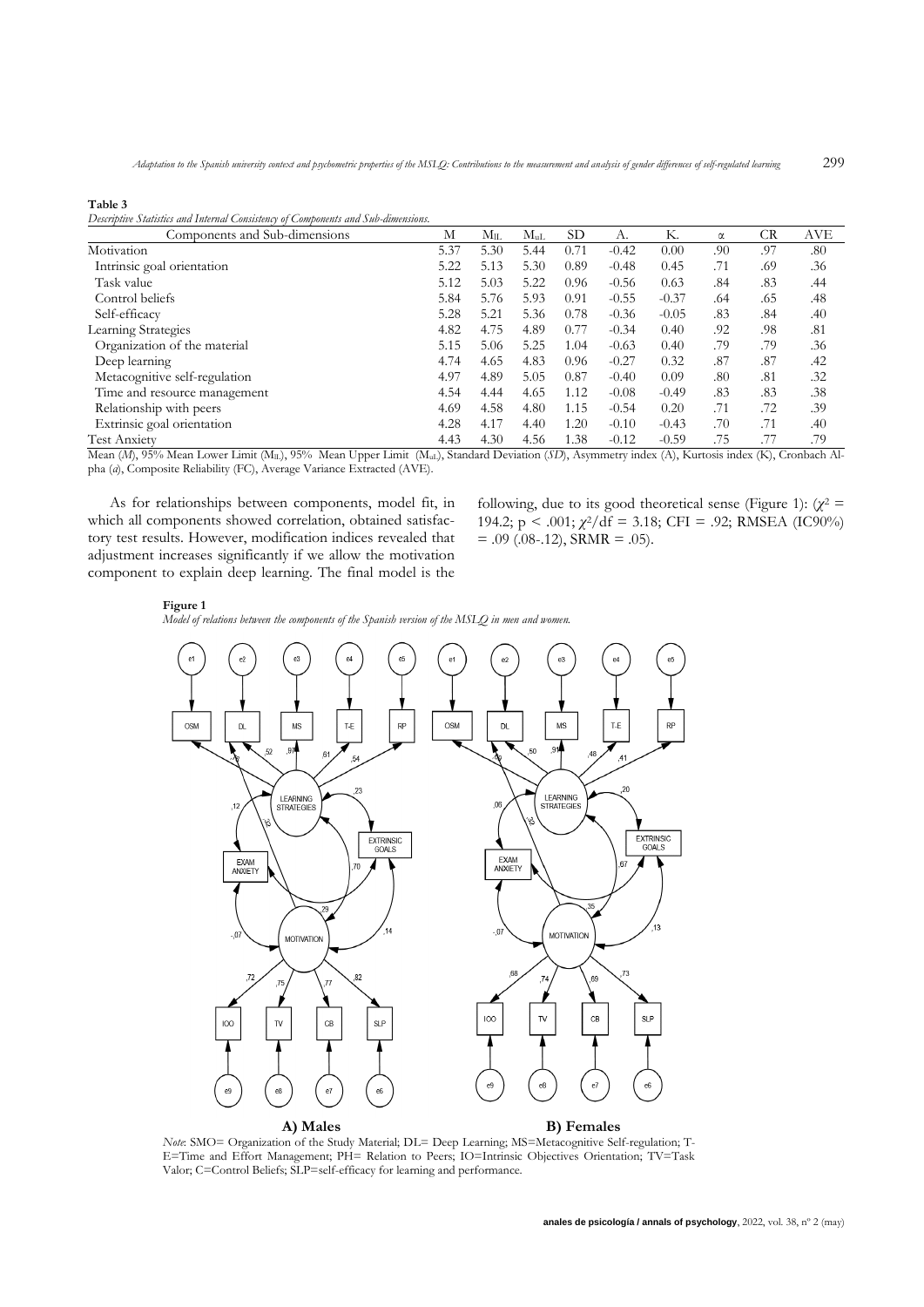Regarding subgroup analysis, progressive estimation of invariance began with the configural invariance model. The adjustment indexes obtained (Table 4) allowed to accept the equivalence of the model between genders. Adding restrictions on the regressing coefficients, the values that are listed in the table, and the differences between  $\chi^2$  ( $\Delta \chi^2$  $=$ 11.33; *p* = .183), AIC (ΔAIC = 4.66), CFI (ΔCFI = .001) and RMSEA ( $\triangle$ RMSEA = -.003) led us to accept the metric invariance model, which allows us to assess the equivalence between interceptal values. The values obtained permits us to reject this model, both by independently evaluating it and by analyzing it with respect to its nesting with the metric invariance model ( $Δχ² = -93.88$ ;  $p < .001$ ;  $ΔAIC = -76,48$ ;  $\Delta$ CFI = -.050,  $\Delta$ RMSEA = -.011). Comparing the estimated intercepts for both groups, an attempt was made to achieve partial scalar invariance by freeing up parameter constraints for subdimensions that showed more differences. Since it was unsuccessful, we decided to stop the analysis.

**Table 4**

*Adjustment indices for factor invariance of the Spanish MSLQ model by gender.*

| Model                           |                         |          | 2/df        |              | AІC         | CFI  | RMSEA (IC90%)          |
|---------------------------------|-------------------------|----------|-------------|--------------|-------------|------|------------------------|
| Unconstrained model             | 265.72                  |          | 3.40        | $\leq 0.001$ | 417.72      | .891 | $.07$ $(.06-.08)$      |
| Weights constrained             | 277.66                  | 86       | 3.22        | $\leq 0.001$ | 413.06      | .890 | $.07$ (.06-.08)        |
| Intercepts constrained          | 371.54                  |          | 4.22        | $\leq 0.001$ | 489.54      | .840 | $.08$ $(.07-.09)$      |
| Residuals constrained<br>.<br>. | 416.33<br>$\sim$ $\sim$ | .<br>. . | 3.75<br>. . | 5.001<br>.   | 502.33<br>. | .823 | $.08$ $(.07-.09)$<br>. |

 $\chi^2$  =chi-square test, df = degrees of freedom,  $\chi^2$ /df = chi-square test/ degrees of freedom ratio's value, p=significance level, AIC=, Akaike's information criterion, CFI= incremental goodness-of-fit index, RMSEA= the root mean square error of approximation

In summary, factor invariance analyses indicated feasible comparisons between men and women, given that the minimum requirement of metric invariance in the tool's gender structure and loads was met.

# significant differences between men and women. In the motivation component, however, the associated effect size was moderate only in terms of *task value*, whereas in learning strategies, the effect size was moderate or high in all subdimensions except *deep learning*. The greatest differences occurred in *organization of study material* and *management of time and resources*. Similarly, for *test anxiety*, women presented significantly higher scores than men, with moderate effect size.

**Gender differences**

In relation to gender comparisons, as can be seen in Table 5, out of a total 13, 10 comparisons showed statistically

#### **Table 5** *Gender differences*

| Genuer aggerences             |      |      |       |      |         |         |         |
|-------------------------------|------|------|-------|------|---------|---------|---------|
|                               | Men  |      | Women |      |         |         |         |
| Components and Sub-dimensions | М    | SD   | М     | SD   |         |         | g       |
| Motivation                    | 5.18 | 0.79 | 5.43  | 0.67 | $-2.91$ | .004    | $-0.35$ |
| Intrinsic goal orientation    | 5.04 | 0.95 | 5.28  | 0.86 | $-2.45$ | .014    | $-0.27$ |
| Task value                    | 4.83 | 1.09 | 5.23  | 0.89 | $-3.44$ | .001    | $-0.42$ |
| Control beliefs               | 5.71 | 0.95 | 5.89  | 0.89 | $-1.74$ | .082    | $-0.20$ |
| Self-efficacy                 | 5.16 | 0.85 | 5.33  | 0.75 | $-1.89$ | .060    | $-0.22$ |
| Learning Strategies           | 4.36 | 0.82 | 4.98  | 0.68 | $-7.79$ | < 0.001 | $-0.86$ |
| Organization of the material  | 4.50 | 1.14 | 5.39  | 0.90 | $-7.42$ | < 0.001 | $-0.92$ |
| Deep learning                 | 4.57 | 1.02 | 4.81  | 0.93 | $-2.26$ | .024    | $-0.25$ |
| Metacognitive self-regulation | 4.61 | 0.98 | 5.10  | 0.80 | $-4.70$ | < 0.001 | $-0.57$ |
| Time and resource management  | 3.96 | 1.08 | 4.75  | 1.06 | $-6.73$ | < 0.001 | $-0.74$ |
| Relationship with peers       | 4.17 | 1.09 | 4.88  | 1.12 | $-5.78$ | < 0.001 | $-0.64$ |
| Extrinsic goal orientation    | 4.09 | 1.21 | 4.34  | 1.18 | $-1.92$ | .055    | $-0.21$ |
| <b>Test Anxiety</b>           | 3.99 | 1.33 | 4.60  | 1.37 | $-4.06$ | < .001  | $-0.45$ |

 $g' = g$  of Hedges effect size

# **Discussion**

## **Adaptation and psychometric properties of the MSLQ**

First, the systematic and rigorous translation procedure led to a MSLQ version adapted to the sociolinguistic reality of the Spanish territory. This version is semantically equivalent to the original version, thus overcoming possible comprehension problems in the use of Latin American versions.

Specifically, as we described before, in some cases certain terms have been changed. Also, modifications have been made with regard to specific expressions or grammatical aspects, such as verb tenses or the order of the sentence

Analysis of the Spanish version's internal structure allowed us to conclude: 1) the final MSLQ Spanish version is shorter (66 items) than the original (81 items); 2) considered individually, each of the 66 items has adequate metric properties; and 3) the four-dimensional structure obtained better fit indices than alternative models (i.e., original structure,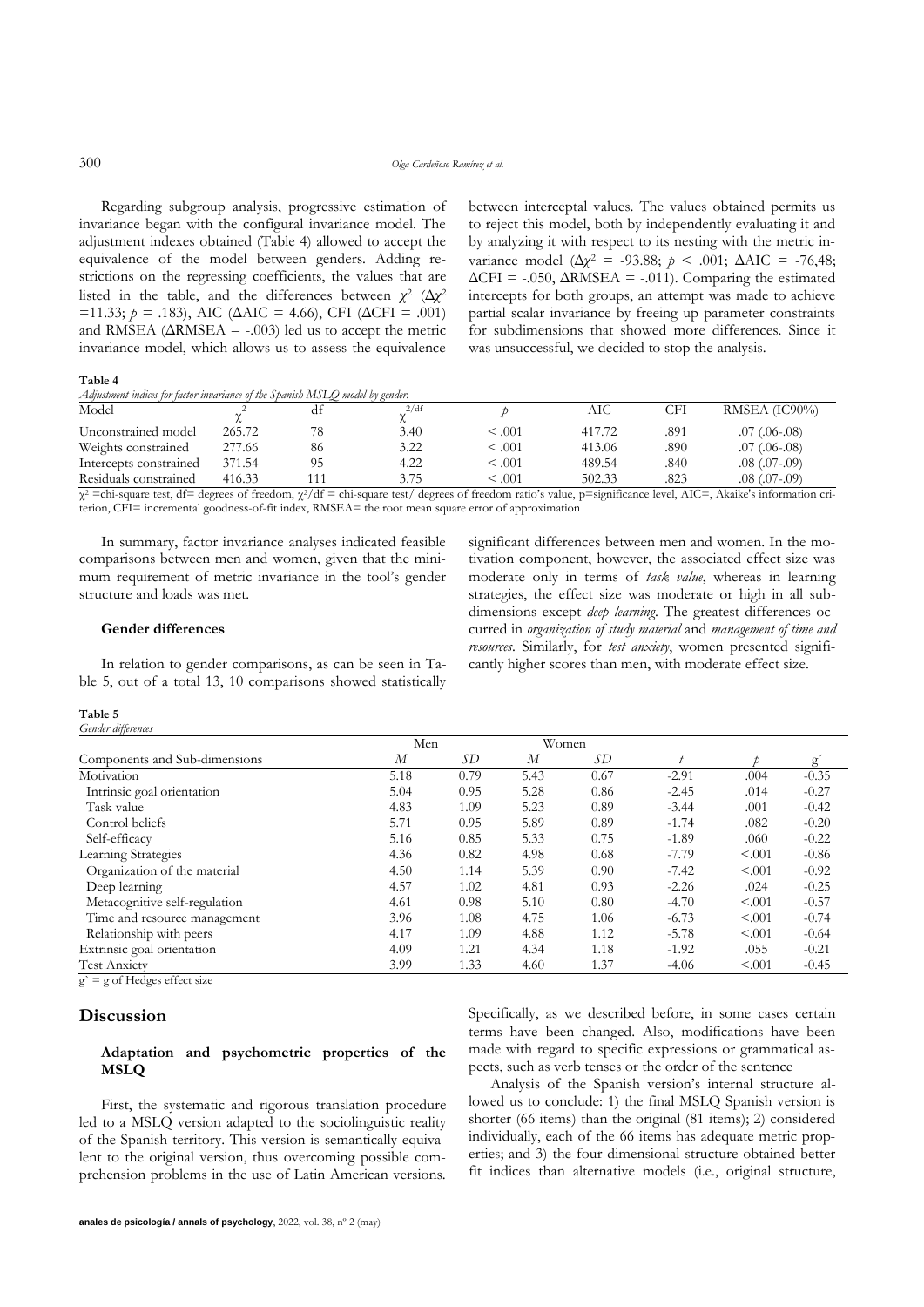one-dimensional model, two-dimensional, five-dimensional oblique and orthogonal and nine-dimensional oblique and orthogonal for each component) even though it does not correspond to the original instrument's structure.

The new Spanish version is structured of four components, two multidimensional and mutually related: *motivation* (intrinsic goal orientation, value given to the task, control beliefs, perceived self-efficacy) and *learning strategies* (organization of study material, deep learning, metacognitive selfregulation, time and effort management, help seeking and relationships with peers). The other two structures are onedimensional, mutually related, and independent of the others—*test anxiety* and *extrinsic goal orientation*.

Specifically for motivation, four sub-dimensions were extracted. The first, *intrinsic goal orientation*, was composed of items forming the original version's subscale (Pintrich et al., 1991); this is in partial agreement with Roces et al. (1995) because item 24 was part of the subscale *task value*, but in opposition to what Cardozo (2008) obtained, since this subscale had no factor. In the adaptation by Martínez and Galán (2000), the factor's items were dissolved into subscales of *self-efficacy for learning and performance* and *task value*.

Similarly, the second sub-dimension, *task value*, also corresponded to the original version. Other adaptations found that this factor's items were grouped with others belonging to the scales of *test anxiety*, *intrinsic goal orientation*, and *control beliefs* (Martínez & Galán, 2000) or *self-efficacy for learning and performance* (Cardozo, 2008).

The third sub-dimension, *control beliefs*, was formed by two of the four items belonging to that subscale in the original version. Martínez and Galán (2000) also found this factor to be composed of two items, while Roces et al. (1995) reproduced the original subscale.

The fourth sub-dimension, *self-efficacy for learning and performance*, replicated the original version's subscale, coinciding with Roces et al. (1995) but differing from Inzunza et al. (2018) because it was fragmented into two subscales.

Items belonging to sub-dimensions of *test anxiety* and *extrinsic goal orientation* were grouped into two independent components, although they were congruent with the original. However, this excludes item 8 in *anxiety*, which was eliminated in accordance with Inzunza et al. (2018).

Regarding *learning strategies*, a solution of five subdimensions was obtained. Some were congruent with the structure of Pintrich et al. (1991), but others were clustered around common topics that did not follow this structure, such as in CEAM II's adaptation to diverse contexts (Cardozo, 2008; Martínez & Galán, 2000; Roces et al., 1995) and in other Latin American adaptations (Ramírez-Echeverry et al., 2016). The first sub-dimension was *organization of study material*, items of which belonged to scales of organization and rehearsal in Pintrich et al.'s model (1991), thus coinciding with previous studies' findings (Martínez & Galán, 2000; Roces et al., 1995).

The second sub-dimension, *deep learning*, included items about relating, developing, questioning, or establishing connections between ideas, concepts, or conclusions; it contained the original scales of elaboration and critical thinking. This sub-dimension coincided, to a large extent, with CEAM II's elaboration scale (Roces et al., 1995) and with other studies' findings (Cardozo, 2008; Ramírez-Echeverry et al., 2016).

The third sub-dimension, *metacognitive self-regulation*, referred to the degree of awareness, knowledge, and control of cognitive aspects when planning, monitoring, and regulating study; it used Pintrich et al.'s (1991) original items. Our adaptation included two more items (78, 79) than Roces et al.'s (1995) and had a more solid structure than Martínez and Galán's (2000).

The fourth sub-dimension, *time and effort management*, focused on contextual and behavioral aspects that represent an obstacle or difficulty in achieving academic goals. Its items belong to the original subscales of time and study environment. This sub-dimension completes Roces et al.'s (1995) adaptation since it adds more items.

The last sub-dimension was *relationship with peers* which concerns learning with peers and resorting to them if needed. Thus, its items belong to peer learning and help seeking, coinciding with previous research (Cardozo, 2008; Inzunza et al., 2018; Ramírez-Echeverry et al., 2016; Roces et al., 1995).

In line with previous studies, some items were eliminated due to inadequate psychometric properties. Specifically, on the motivation scale, items 8, 9, and 25 in the *test anxiety* and *control beliefs* scales, respectively, were deleted. On the learning strategies scale, several items assessing behavioral and contextual regulation were eliminated. They belonged to the subscales of *time and study environment* (35, 65, 73, and 80) and *help seeking* (40, 58, 75), in accordance with Roces et al. (1995) and Ramírez-Echeverry et al. (2016). Likewise, items related to *metacognitive self-regulation* (33, 57, 61), *rehearsal* (39) and *elaboration* (67) were removed.

In spite of these dimensions' restructuring and certain items' elimination, we believe that our new structure does not affect the base model's theoretical coherence. Similar to our findings, Credé and Phillips (2011) suggested a fourcomponent solution in their university meta-analytic MSLQ study. Their first and second components were composed by learning strategies, the third by motivational aspects, and the fourth by test anxiety. For our version's reliability, all components and sub-dimensions have adequate internal consistency, with values estimated for Cronbach's alpha and for CR higher than those in other studies. However, indices of AVE were lower than desirable in some sub-dimensions.

# **Gender differences**

This study's second objective was to analyze the Spanish MSLQ's adequacy between men and women in order to analyze the possible differences between genders in SRL. Thus, factor invariance was evaluated by adding restriction on loads in the factor, intercepts, and error variances so that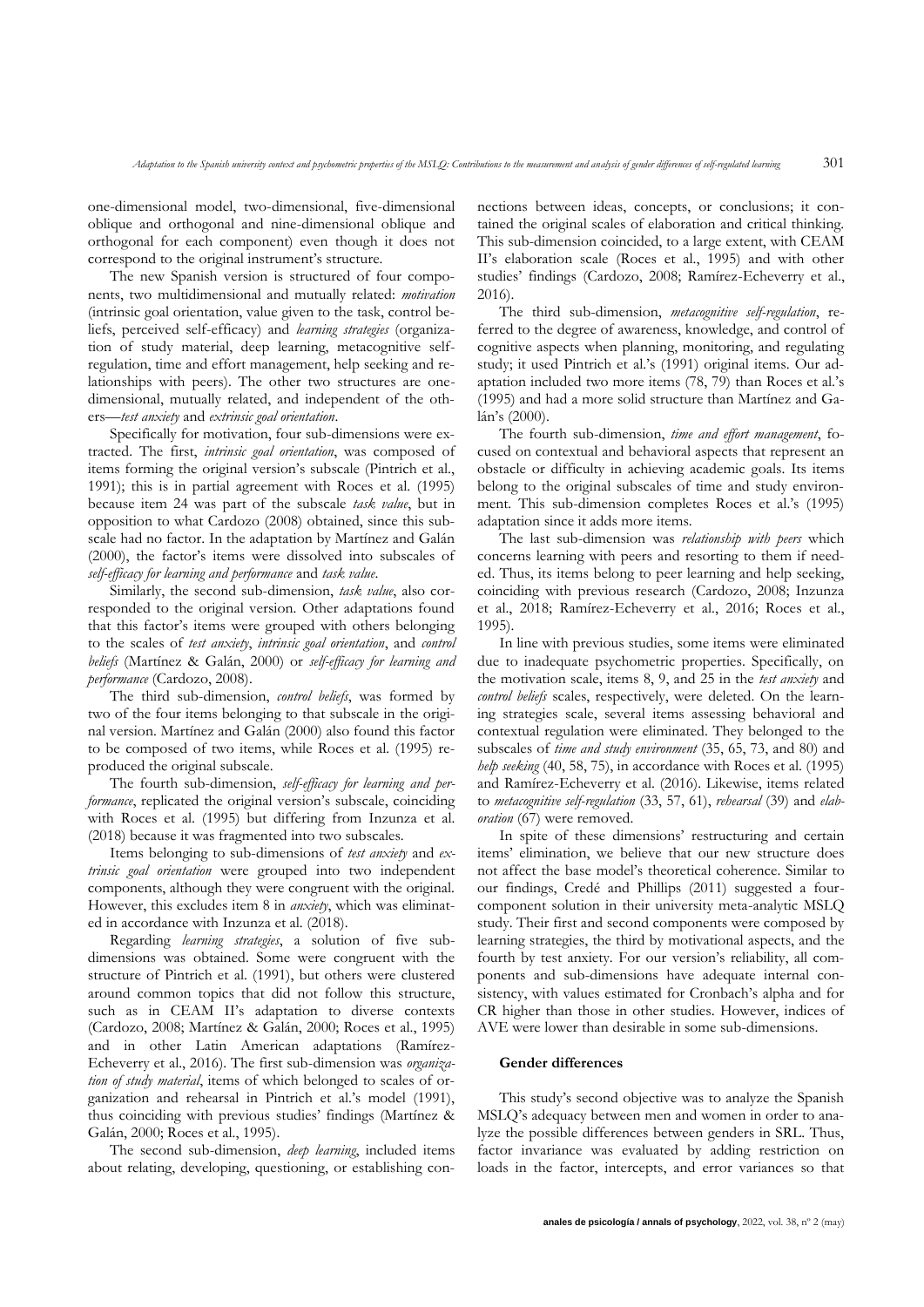302 *Olga Cardeñoso Ramírez et al.*

they were equal between groups. Results supported metric invariance in the instrument's structure according to gender; therefore, gender differences were analyzed.

As expected, results showed gender differences in 10 of the 13 comparisons: moderate and high associated effect size in sub-dimensions of intrinsic goal orientation, task value, test anxiety, material organization, deep learning, metacognitive self-regulation, time and effort management, and relationship with peers. These findings coincide with previous research (Albert, 2017; Navea, 2015; Suárez et al., 2004; Valenzuela & Suárez, 2017). No statistically significant differences were found in control beliefs, self-efficacy for learning and performance, and extrinsic goal orientation. This endorses the need for more study of gender differences in selfregulation in learning, as Torrano and Soria (2017) stated.

# **Conclusions**

The MSLQ Spanish version responds to a current need in psychoeducational research, especially because of CEAM II's low internal consistency in the validations of Roces et al. (1995) and Martínez and Galán (2000) together with students' difficulties in comprehending expressions in Latin American versions.

The MSLQ Spanish version is a useful, updated, shorter, and metric-guaranteed alternative for assessing student motivation and learning strategies.

Remarkably, although this updated MSLQ version has fewer subscales than the original, they are still easily recognizable. Therefore, this version permits future research with a robust instrument, so we can continue to compare new SRL studies with valuable past studies that, to a great extent, used the MSLQ.

Besides that, invariance analysis showed that it possesses a common structure for men and women (metric invariance),

# **References**

- Albert, A. (2017). Evaluación del aprendizaje autorregulado: Validación del motivated strategies for learning questionnaire en educación secundaria (Tesis Doctoral). Universitat de Vàlencia, Valencia.
- Bozpolat, E. (2016). Investigation of the self-regulated learning strategies of students from the faculty of education using ordinal logistic regression analysis. *Kuram Ve Uygulamada Egitim Bilimleri, 16*(1), 301-318. https://doi.org/10.12738/estp.2016.1.0281
- Bruso, J., & Stefaniak, J. E. (2016). The Use of Self-Regulated Learning Measure Questionnaires as a Predictor of Academic Success. *TechTrends: Linking Research and Practice to Improve Learning, 60*(6), 577-584. https://doi.org/10.1007/s11528-016-0096-6
- Cano, F. (2000). Diferencias de género en estrategias y estilos de aprendizaje. *Psicothema, 12*(3), 360-367.
- Cardozo, A. (2008). Motivación, aprendizaje y rendimiento académico en estudiantes del primer año universitario. *Laurus, 14*(28), 209-237.
- Credé, M., & Phillips, A. L. (2011). A meta-analytic review of the Motivated Strategies for Learning Questionnaire. *Learning and Individual Differences, 21,* 337-346. https://doi.org/10.1016/j.lindif.2011.03.002
- Curione, K., & Huertas, J. A. (2016). Revisión del MSLQ: veinticinco años de evaluación motivacional. *Revista de Psicología, 12*(24), 55-67.
- Donolo, D., Chiecher, A., Paolini, P., & Rinaudo, M. C. (2008). *MSLQe-MSLQvv. Motivated strategies learning questionnaire. Propuestas para la medición*

thus increases validity of score comparisons according to gender, an especially relevant factor in current research.

Women showed higher scores in motivation, different learning strategies, and anxiety before examinations.

# **Limitations, practical implications, and future lines of study**

This study's results are somewhat conditional. First, the incidental sample's size was not very large, which led us to perform the AFE and AFC on the total data. In addition, all participants belonged to a faculty of education, so given the importance of university students' motivation and learning strategies, the number of students, faculties, and disciplines should be increased. To understand more about SRL processes, this quantitative research could be enriched with qualitative study, thus adding specific information about global cultural idiosyncrasies among university learners.

With a view to future research, as pointed out in the revision of the MSLQ of Curione and Huertas (2016), it is worth highlighting the need to adjust the questionnaire to the) suggested in their recent MSLQ revision, adjusting measurement instruments to align with contemporary social and technological changes that have occurred in recent years, adding sub-dimensions that includes an ongoing need. Future psychometric studies might add situations that students perceive as emotionally and academically significant, such as group work, organization of tasks, and anxiety before oral presentations (Larruzea-Urkixo et al., 2020, 2021).

**Conflict of interest:** The authors of this article declare no conflict of interest.

**Financial support.-** No funding.

*de la motivación y el uso de estrategias de aprendizaje.* Río Cuarto, Argentina: Universidad Nacional de Río Cuarto.

- Hambleton, R. K., & Zenisky, A. L. (2011). Translating and adapting tests for cross-cultural assessments. En D. Matsumoto y F. J. R. van de Vijver (Eds.), *Culture and psychology. Cross-cultural research methods in psychology* (pp. 46-74). New York, NY, US: Cambridge University Press.
- Hu, L., & Bentler, P. M. (1999). Cutoff criteria for fit indexes in covariance structure analysis: Conventional criteria versus new alternatives. *Structural Equation Modeling, 6*(1), 1-55. https://doi.org[/10.1080/10705519909540118](https://psycnet.apa.org/doi/10.1080/10705519909540118)
- International Test Commission. (2017). *The ITC Guidelines for Translating and Adapting Tests (Second edition).* [www.InTestCom.org]
- Inzunza, B., Pérez, C., Márquez, C., Ortiz, L., Marcellini, S., & Duk S. (2018). Estructura Factorial y Confiabilidad del Cuestionario de Motivación y Estrategias de Aprendizaje, MSLQ, en Estudiantes Universitarios Chilenos de Primer Año. *Revista Iberoamericana de Diagnóstico y Evaluación*, *2*, 21-35. https://doi.org/10.21865/RIDEP47.2.02
- Kenny, D. A., Kaniskan, B., & McCoach, D. B. (2015). The performance of RMSEA in models with small degrees of freedom. *Sociological Methods & Research, 44*(3), 486-507. https://doi.org[/10.1177/0049124114543236](https://psycnet.apa.org/doi/10.1177/0049124114543236)
- Larruzea-Urkixo, N.; Cardeñoso, O., & Idoiaga, N. (2020). El alumnado del grado de educación ante las tareas universitarias: emoción y cognición.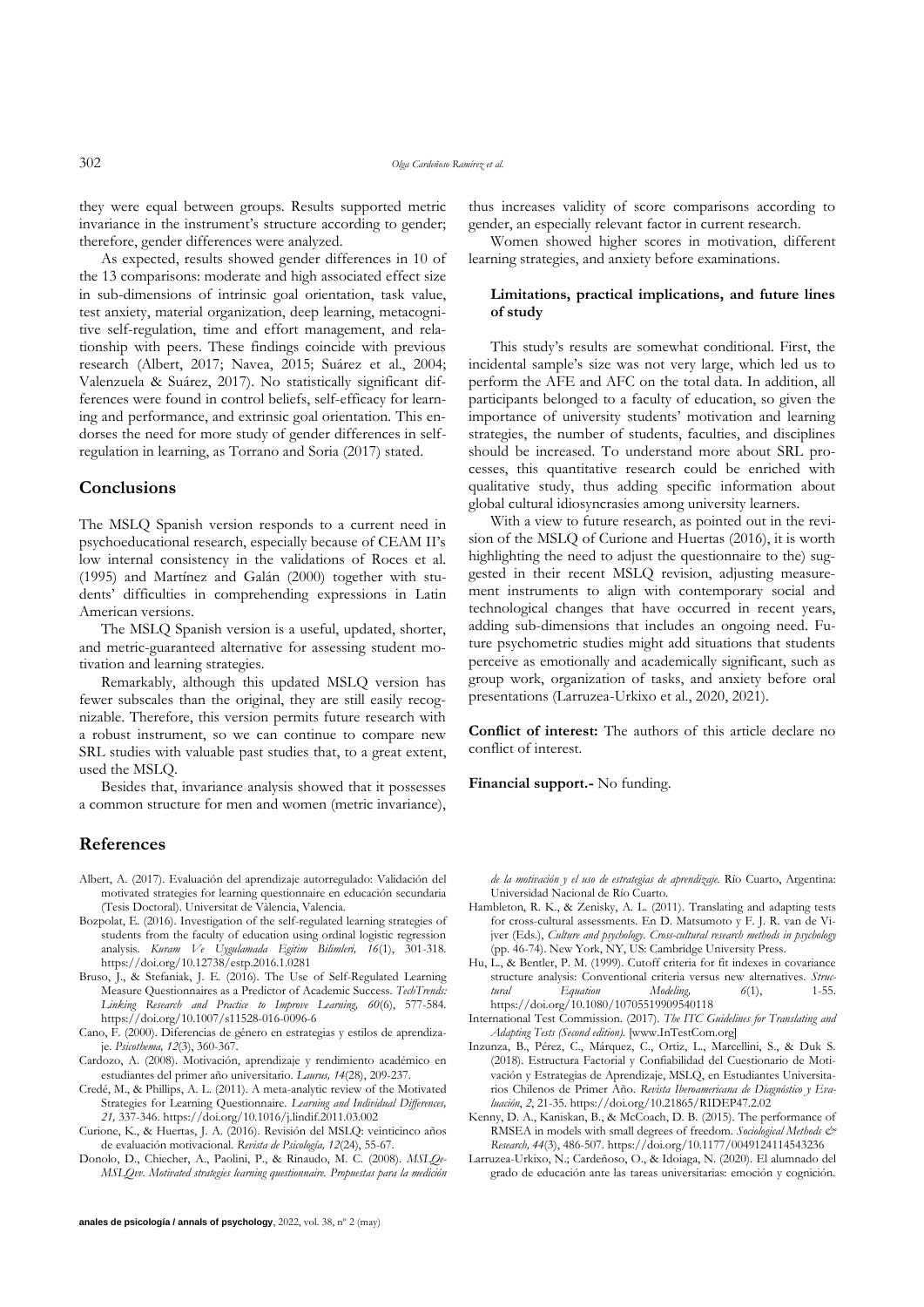*Adaptation to the Spanish university context and psychometric properties of the MSLQ: Contributions to the measurement and analysis of gender differences of self-regulated learning* 303

*Educación XX1, 23*(1), 197-220. https://doi.org/10.5944/educXX1.23453

- Larruzea-Urkixo, N., Cardeñoso, O., & Idoiaga N. (2021). Interpretación cognitiva y emocional sobre el EEES del alumnado del Grado de Educación Primaria de la facultad de educación de la UPV/EHU. *Profesorado, Revista De Currículum Y Formación Del Profesorado, 25*(2), 307-326. https://doi.org/10.30827/profesorado.v25i2.9119
- Li, K. (2019). MOOC learners' demographics, self-regulated learning strategy, perceived learning and satisfaction: A structural equation modeling<br>approach. Computers  $\stackrel{\sim}{\sim}$  Education, 132, 16-30. Education, 132, https://doi.org/10.1016/j.compedu.2019.01.003
- Martínez, J .R. & Galán, F. (2000), Estrategias de aprendizaje, motivación y rendimiento académico en alumnos universitarios. *Revista Española de Orientación y Psicopedagogía, 11*(19), 35-50.
- Moravec, J. W. (2008). A new paradigm of knowledge production in higher education. On the Horizon  $16(3)$ , 123-136. education. *On the Horizon 16*(3), 123-136. https://doi.org/10.1108/10748120810901422.
- Muñoz, C. (2012). Relaciones existentes entre estrategias metacognitivas, motivación y rendimiento académico en los diferentes niveles educativos de estudiantes universitarios chilenos (Tesis Doctoral). Universidad del País Vasco, Leioa.
- Musso, M. F., Boekaerts, M., Segers, M., & Cascallar, E. C. (2019). Individual differences in basic cognitive processes and self-regulated learning: Their interaction effects on math performance. *Learning and Individual Differences, 71,* 58-70. https://doi.org[/10.1016/j.lindif.2019.03.00](https://doi.org/10.1016/j.lindif.2019.03.003)
- Navea, A. (2015). Un estudio sobre la motivación y estrategias de aprendizaje en estudiantes universitarios de ciencias de la salud (Tesis Doctoral). Universidad de Educación a Distancia, Madrid.
- Panadero, E. (2017). A Review of Self-regulated Learning: Six Models and Four Directions for Research. *Frontiers in Psychology, 8,* 422. https://doi.org/10.3389/fpsyg.2017.00422
- Pintrich, P. R. (2000). The role of goal orientation in self-regulated learning. In M. Boekaerts, P. R. Pintrich y Zeidner (Eds.), *Handbook of selfregulation* (pp. 452-502). San Diego, CA: Academic Press.
- Pintrich, P. R., & De Groot, E. V. (1990). Motivational and self-regulated learning components of classroom academic performance*. Journal of Educational Psychology, 82*, 33. https://doi.org/10.1037/0022- 0663.82.1.33.
- Pintrich, P. R., & García, T. (1991). Student goal orientation and selfregulation in the college classroom. En M. L. Maehr y P. R. Pintrich (Eds.), *Advances in Motivation and Achievement* (pp. 371-402). Greenwich, CT: JAI Press.
- Pintrich, P., Smith, D., García, T., & McKeachie, W. (1991). *A manual for the use of the motivated strategies for learning questionnaire (MSLQ).* Ann Arbor, MI: University of Michigan.
- Pintrich, P. R., Smith, D. A. F., García, T., & McKeachie, W. J. (1993). Reliability and predictive validity of the Motivated Strategies for Learning Questionnaire (MSLQ). *Educational and Psychological Measurement, 53,* 801- 813.
- Ramírez, M. C., Canto, J. E., Bueno, J. A., & Echazarreta, A. (2013). Validación Psicométrica del Motivated Strategies for Learning Questionnaire en Universitarios Mexicanos. *Electronic Journal of Research in Educational Psychology, 11*(1), 193-214.
- Ramírez-Echeverry, J. J., García-Carrillo, A., & Olarte, F. A. (2016). Adaptation and Validation of the Motivated Strategies for Learning Questionnaire—MSLQ—in Engineering Students in Colombia. *International Journal of Engineering Education, 32(4),* 1–14.
- Rinaudo, M. C., Barrera, M. L., & Donolo, D. S. (2006). Motivación para el aprendizaje en alumnos universitarios. *Revista Electrónica De Motivación y Emoción, 9*(22), 1-19.
- Rienties, [B., Tempelaar, D.,](https://cris.maastrichtuniversity.nl/portal/en/persons/dirk-tempelaar(5191da3d-657f-4a88-a64f-98e862033691)/publications.html) Nguyen, Q., & Littlejohn, A. (2019)[. Unpacking](https://cris.maastrichtuniversity.nl/portal/en/publications/unpacking-the-intertemporal-impact-of-selfregulation-in-a-blended-mathematics-environment(759e39ba-493a-4f5b-8c79-017a5358a320).html) [the intertemporal impact of self-regulation in a blended mathematics](https://cris.maastrichtuniversity.nl/portal/en/publications/unpacking-the-intertemporal-impact-of-selfregulation-in-a-blended-mathematics-environment(759e39ba-493a-4f5b-8c79-017a5358a320).html)  [environment.](https://cris.maastrichtuniversity.nl/portal/en/publications/unpacking-the-intertemporal-impact-of-selfregulation-in-a-blended-mathematics-environment(759e39ba-493a-4f5b-8c79-017a5358a320).html) *[Computers in Human Behavior](https://cris.maastrichtuniversity.nl/portal/en/journals/computers-in-human-behavior(2e3cb7bd-8bb4-4aa2-9d7c-299e4c4d0ff9).html)*, *100*, 345-357. https://doi.org[/10.1016/j.chb.2019.07.007](https://doi.org/10.1016/j.chb.2019.07.007)
- Rodarte-Luna, B., & Sherry, A. (2008). Sex differences in the relation between statistics anxiety and cognitive/learning strategies. *Contemporary*   $P$ *sychology*, https://doi.org[/10.1016/j.cedpsych.2007.03.002](https://psycnet.apa.org/doi/10.1016/j.cedpsych.2007.03.002)
- Roces, C., Tourón, J., & González-Torres, M.C. (1995). Validación preliminar del CEAM II (Cuestionario de Estrategias de Aprendizaje y Motivación II). *Psicológica, 16*(3), 347-366.
- Rusillo, M. T., & Casanova, P. F. (2004). Diferencias de género en la motivación académica de los alumnos de educación secundaria obligatoria. *Revista Electrónica De Investigación Psicoeducativa, 2*(3), 97-112.
- Rovers, S., Clarebout, G., Savelberg, H., de Bruin, A., & Merriënboer, J. (2019). Granularity matters: comparing different ways of measuring self-regulated learning. *Metacopnition and Learning*. 14, 1-19. self-regulated learning. *Metacognition and Learning*, 14, https://doi.org/10.1007/s11409-019-09188-6.
- Suárez, J., Nieto, D. A., & Veiga, I. G. (2004). Diferencias diagnósticas en función del género respecto a la utilización de estrategias autorreguladoras en estudiantes universitarios. *Revista de Investigación Educativa, 22*(1), 245-258.
- Syam, S., Abdullah, N., & Badrasawi, K. (2016). Motivational Orientations and Learning Strategies among Undergraduate Students in Study Circle Course. *Asian Social Science, 12.* 179-187, https://doi.org/10.5539/ass.v12n6p179.
- Torrano, F., Fuentes, J. L., & Soria, M. (2017). Aprendizaje autorregulado: estado de la cuestión y retos psicopedagógicos. *Perfiles educativos, 39*(156), 160-173.
- Torrano, F., & Soria, M. (2017). Diferencias de género y aprendizaje autorregulado: el efecto del rendimiento académico previo. *Revista Complutense de Educación, 28*(4), 1027-1042. https://doi.org/10.5209/RCED.51096
- Tseng, W. T., Liu, H., & Nix, J. M. (2017). Self-regulation in language learning: Scale validation and gender effects. *Perceptual and Motor Skills, 124*(2), 531-548. https://doi.org/10.1177/0031512516684293
- Valenzuela, S., & Suárez, M. (2017). Las estrategias de aprendizaje y las metas académicas en función del género, los estilos parentales y el rendimiento en estudiantes de secundaria. *Revista Complutense de Educación, 30*(1), 167-184. https://doi.org[/10.5209/RCED.56057](https://doi.org/10.5209/RCED.56057)
- Velasco Angulo, C., & Cardeñoso Ramírez, O. (2020). Evaluación de la competencia de aprendizaje autorregulado en función del nivel educativo y el género de alumnado de carreras administrativas. *Perfiles Educativos, 42*(169). https://doi.org/10.22201/iisue.24486167e.2020.169.58687
- Zimmerman, B. J. (1989). A social cognitive view of self-regulated academic<br>learning. Journal of Educational Psychology, 81, 329-339. learning. *Journal* of Educational Psychology, https://doi.org/10.1037/0022-0663.81.3.329
- Zimmerman, B. J., & Martínez-Pons, M. (1990). Student differences in selfregulated learning: Relating grade, sex, and giftedness to self-eficacy and strategy use. *Journal of Educational Psychology, 82*(1), 51-59. https://doi.org/10.1037/0022-0663.82.1.51
- Zimmerman, B. J., & Schunk, D. H. (2011). Self-Regulated Learning and Performance. In B. J. Zimmerman, & D. H. Schunk (Eds.), *Handbook of Self-Regulation of Learning and Performance* (pp. 1-12). New York: Routledge.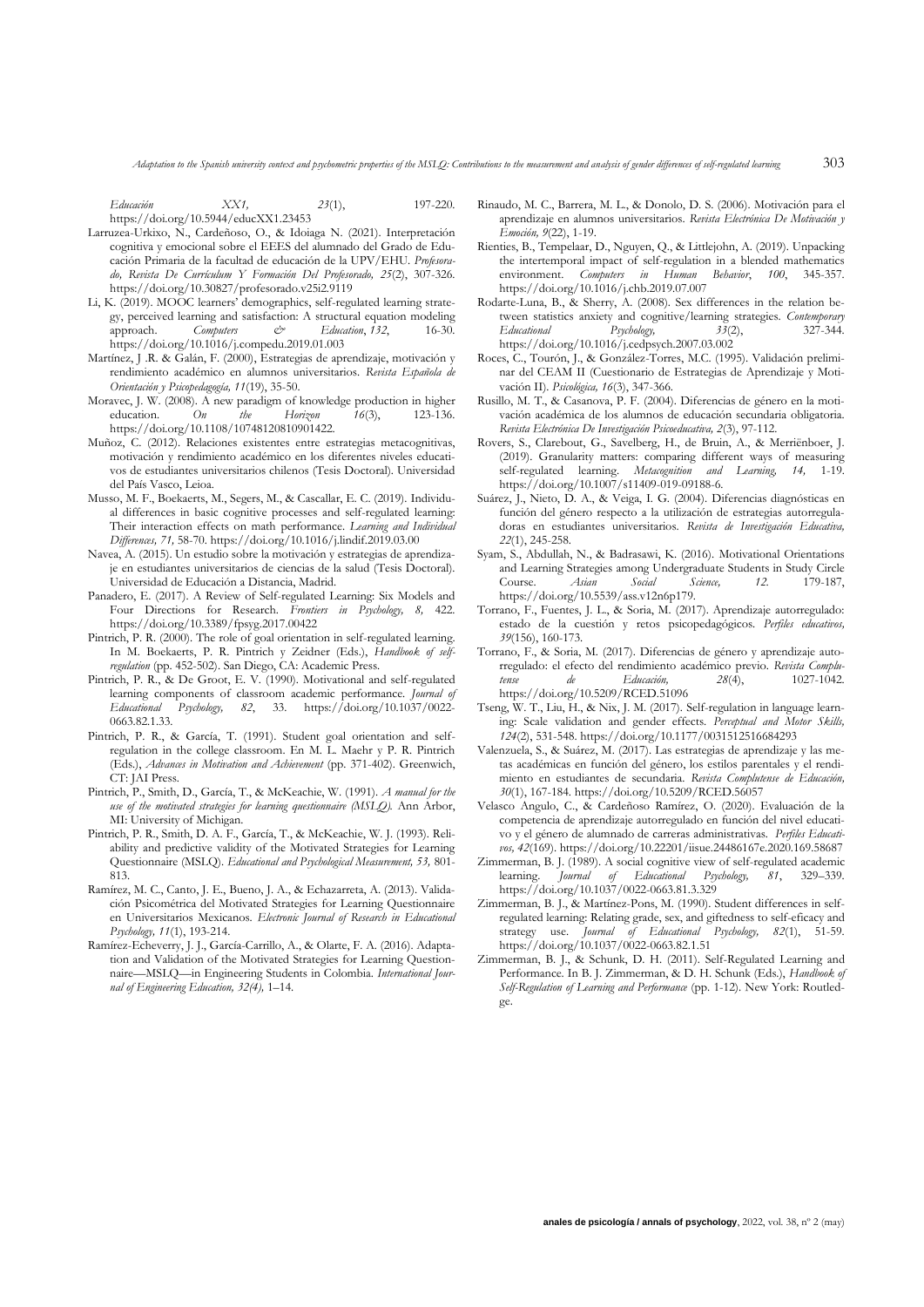304 *Olga Cardeñoso Ramírez et al.*

# **Appendix 1**

|                                                      |                                                                                                                             | $\%s$ | $\frac{\partial}{\partial t}$ | $\boldsymbol{M}$ | LiM                      | LsM       | DT        | Asi.                                | Cur.    | PF   | I H c |
|------------------------------------------------------|-----------------------------------------------------------------------------------------------------------------------------|-------|-------------------------------|------------------|--------------------------|-----------|-----------|-------------------------------------|---------|------|-------|
|                                                      | 1.MOTIVACION                                                                                                                |       |                               |                  |                          |           |           |                                     |         |      |       |
|                                                      | En un curso como este, prefiero material que realmente me re-<br>te para así poder aprender cosas nuevas.                   | 0.7   |                               |                  |                          |           |           | 11.7 5.00 4.88 5.12 1.22 -0.38      | 0.13    | 0.50 | 0.45  |
|                                                      | En este curso prefiero material que despierte mi curiosidad<br>aunque sea difícil de aprender.                              | 0.7   | 27.8                          | 5.67             | 5.55                     | 5.79      | - 1.22    | $-1.03$                             | 1.04    | 0.60 | 0.54  |
|                                                      | Lo más satisfactorio de este curso para mí es intentar entender<br>el contenido lo mejor posible                            | 0.0   | 17.3                          |                  | 5.44 5.33 5.54 1.11      |           |           | $-0.51$                             | $-0.02$ | 0.72 | 0.52  |
| Objetivos Intrínsecos                                | Cuando tengo la oportunidad, elijo actividades que me ayuden                                                                | 1.4   | 9.1                           |                  | 4.76 4.63 4.89 1.33      |           |           | $-0.35$                             | $-0.14$ | 0.57 | 0.47  |
|                                                      | aunque no garanticen obtener una buena calificación.<br>Creo que seré capaz de aplicar lo que he aprendido este curso a     | 0.0   |                               |                  |                          |           |           |                                     |         |      |       |
|                                                      | otros cursos.                                                                                                               |       |                               | 18.0 5.37 5.26   |                          | 5.48 1.19 |           | $-0.51$                             | $-0.24$ | 0.66 | 0.52  |
|                                                      | Es importante para mí aprenderme el material de este curso.<br>Estoy muy interesado/a en el contenido de las asignaturas de | 0.5   | 15.9                          | 5.24             | 5.12                     | 5.36 1.27 |           | $-0.62$                             | 0.12    | 0.64 | 0.53  |
| Valor concedido<br>la Tarea                          | este curso.                                                                                                                 | 2.1   | 11.9                          | 4.80             | 4.66                     | 4.93      | - 1.41    | $-0.46$                             | 0.00    | 0.64 | 0.68  |
| $\overline{\mathfrak{a}}$                            | Creo que el material del curso me ayuda a aprender.                                                                         | 1.4   | 13.6                          | 5.20             | 5.08                     | 5.32      | -1.26     | $-0.81$                             | 0.81    | 0.74 | 0.67  |
|                                                      | Me gustan los temas de este curso.                                                                                          | 3.5   | 8.9                           |                  | 4.63 4.50                | 4.77      | 1.43      | $-0.44$                             | $-0.01$ | 0.58 | 0.64  |
|                                                      | Entender los temas de las asignaturas es importante para mí.                                                                | 0.7   | 20.1                          | 5.52 5.41        |                          | 5.63 1.15 |           | $-0.89$                             | 1.35    | 0.74 | 0.66  |
|                                                      | Si estudio de manera adecuada, seré capaz de aprender el mate-<br>rial de este curso.                                       | 0.2   |                               |                  | 32.2 5.83 5.72 5.93 1.12 |           |           | $-0.87$                             | 0.16    | 0.63 | 0.48  |
| de Control<br>Creencias                              | Si me esfuerzo, seré capaz de entender el material de este cur-<br>SO.                                                      | 0.0   | 29.7                          |                  | 5.86 5.77                |           | 5.96 1.00 | $-0.77$                             | 0.58    | 0.75 | 0.48  |
|                                                      | Creo que obtendré una excelente calificación en este curso.                                                                 | 1.9   | 3.5                           | 4.66             | 4.55                     | 4.77      | 1.17      | $-0.65$                             | 0.90    | 0.63 | 0.54  |
| Autoeficacia para el Aprendizaje<br>y el Rendimiento | Estoy seguro/a que puedo entender incluso el material de lec-                                                               | 3.0   | 9.3                           |                  | 4.48 4.34                | 4.62 1.47 |           | $-0.19$                             | $-0.41$ | 0.51 | 0.48  |
|                                                      | tura más difícil de este curso.<br>Estoy seguro/a de que puedo aprender los conceptos básicos                               |       |                               |                  |                          |           |           |                                     |         |      |       |
|                                                      | enseñados en este curso.                                                                                                    | 0.2   | 40.9                          |                  | $6.04$ 5.94 $6.13$ 1.02  |           |           | $-0.95$                             | 0.45    | 0.56 | 0.60  |
|                                                      | Estoy seguro/a de que podré entender al profesorado de este<br>curso.                                                       | 0.2   | 14.0                          | 5.13 5.01        |                          | 5.25      | 1.24      | $-0.41$                             | $-0.19$ | 0.60 | 0.53  |
|                                                      | Confío en que puedo hacer un excelente trabajo en las activi-<br>dades y exámenes de este curso.                            | 0.5   |                               |                  | 11.0 5.25 5.14 5.35 1.08 |           |           | $-0.54$                             | 0.67    | 0.74 | 0.68  |
|                                                      | Espero que me vaya bien el curso.                                                                                           | 0.5   | 50.0                          | 6.24             | 6.15                     | 6.33      | -0.98     | $-1.73$                             | 4.47    | 0.43 | 0.35  |
|                                                      | Estoy seguro/a de que puedo dominar a la perfección las habi-<br>lidades que se enseñan este curso.                         | 0.2   | 10.7                          | 5.10             | 4.99                     | 5.21      | 1.16      | $-0.37$                             | $-0.01$ | 0.67 | 0.60  |
|                                                      | Teniendo en cuenta la dificultad del curso, el profesorado y<br>mis habilidades, creo que me irá bien.                      | 0.5   |                               |                  | 13.1 5.39 5.28 5.49 1.09 |           |           | $-0.79$                             | 1.09    | 0.77 | 0.70  |
|                                                      | 2. ESTRATEGIAS DE APRENDIZAJE                                                                                               |       |                               |                  |                          |           |           |                                     |         |      |       |
|                                                      | Cuando estudio, leo mis apuntes y lecturas una y otra vez.                                                                  | 2.6   | 24.1                          |                  | 5.35 5.21 5.49           |           | 1.47      | $-1.01$                             | 0.76    | 0.43 | 0.37  |
|                                                      | Memorizo palabras clave para acordarme de los conceptos vis-<br>tos en clase.                                               | 2.8   | 24.3                          | 5.36 5.22        |                          | 5.50      | -1.70     | $-0.48$                             | $-0.60$ | 0.58 | 0.52  |
|                                                      | Hago listas de los conceptos importantes y los memorizo.                                                                    | 7.2   | 11.2                          | 4.53             | 4.36                     | 4.69      | 1.60      | $-1.29$                             | 0.90    | 0.54 | 0.52  |
| del Material                                         | Cuando estudio las lecturas del curso, subrayo el material para<br>organizar mis ideas.                                     | 2.6   |                               |                  |                          |           |           | 43.9 5.70 5.55 5.86 1.19 -1.26      | 1.83    | 0.61 | 0.51  |
|                                                      | Cuando estudio, reviso las lecturas y apuntes para intentar en-                                                             | 0.5   |                               |                  |                          |           |           | 31.5 5.80 5.69 5.91 1.89 -0.23      | $-1.10$ | 0.63 | 0.59  |
| Organización                                         | contrar las ideas más importantes.<br>Hago tablas, diagramas o cuadros que me ayuden a organizar la                         |       |                               |                  |                          |           |           |                                     |         |      |       |
|                                                      | información.                                                                                                                |       |                               |                  |                          |           |           | 10.7 12.4 4.23 4.05 4.41 1.57 -0.74 | $-0.09$ | 0.55 | 0.50  |
|                                                      | Cuando estudio, reviso las notas de clase y hago un resumen<br>con los conceptos importantes.                               |       |                               |                  |                          |           |           | 2.6 21.0 5.11 4.96 5.26 1.47 -1.01  | 0.76    | 0.71 | 0.63  |
|                                                      | Cuando estudio, reúno información de diferentes fuentes co-<br>mo las clases, lecturas los debates.                         | 3.3   |                               |                  |                          |           |           | 10.5 4.61 4.47 4.76 1.55 -0.39      | $-0.51$ | 0.57 | 0.49  |
|                                                      | Trato de relacionar las ideas que aparecen en diferentes asigna-<br>turas siempre que puedo.                                | 1.4   |                               |                  |                          |           |           | 10.5 4.70 4.56 4.83 1.43 -0.30      | $-0.45$ | 0.70 | 0.65  |
|                                                      | Cuando leo, trato de relacionar la información nueva con la                                                                 | 2.6   |                               |                  |                          |           |           | 21.0 5.33 5.20 5.45 1.30 -0.52      | $-0.35$ | 0.73 | 0.63  |
| Aprendizaje Profundo                                 | que ya conozco.<br>Trato de entender el material de las clases estableciendo cone-                                          | 0.7   |                               |                  |                          |           |           | 11.9 5.05 4.92 5.17 1.28 -0.57      | 0.17    | 0.78 | 0.69  |
|                                                      | xiones entre las lecturas y los conceptos de las clases.<br>Intento aplicar las ideas del curso en otras actividades como   | 6.1   |                               |                  |                          |           |           | 11.9 4.50 4.34 4.66 1.66 -0.37      | $-0.60$ | 0.52 | 0.52  |
|                                                      | discursos o debates.                                                                                                        |       |                               |                  |                          |           |           |                                     |         |      |       |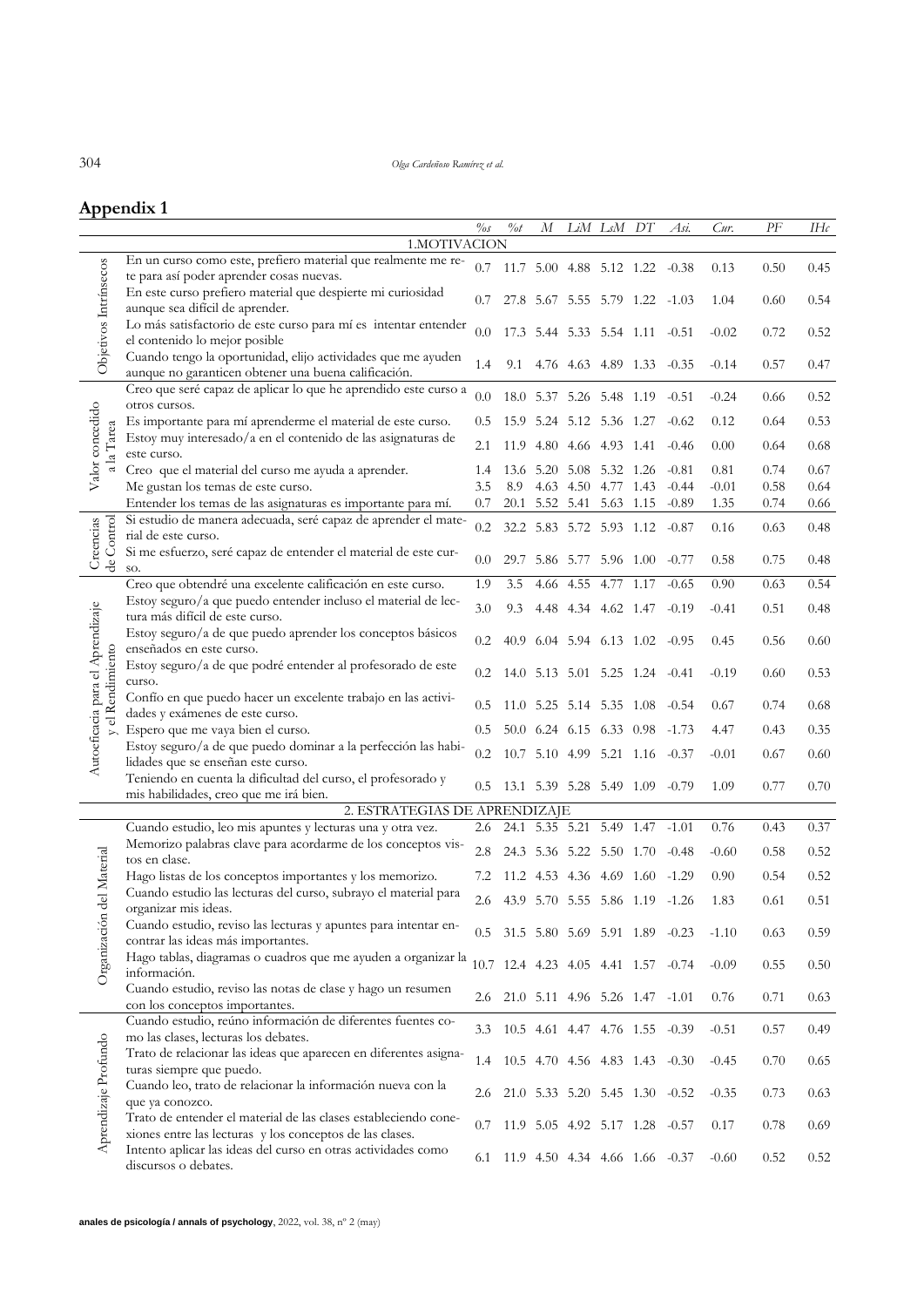|                               |                                                                                                                                                                          | $\%s$ | $\%$ t | М              |      | LiM LsM                        | DT    | Asi.                               | Cur.    | $\cal PF$ | IΗc  |
|-------------------------------|--------------------------------------------------------------------------------------------------------------------------------------------------------------------------|-------|--------|----------------|------|--------------------------------|-------|------------------------------------|---------|-----------|------|
|                               | A menudo, me cuestiono cosas que oigo o leo para decidir si<br>son convincentes.                                                                                         | 2.3   | 8.2    |                |      | 4.64 4.51 4.78 1.41            |       | $-0.36$                            | $-0.29$ | 0.49      | 0.50 |
|                               | Cuando nos presentan en clase una teoría, una interpretación o<br>una conclusión intento decidir si hay evidencias que las apo-<br>yen.                                  | 4.9   | 3.3    |                |      |                                |       | 4.14 4.01 4.28 1.43 -0.26          | $-0.37$ | 0.45      | 0.47 |
|                               | Uso la información del curso como punto de partida para in-<br>tentar desarrollar mis propias ideas.                                                                     | 2.1   | 8.9    |                |      | 4.71 4.58 4.84 1.36 -0.41      |       |                                    | $-0.01$ | 0.70      | 0.65 |
|                               | Trato de jugar con mis propias ideas, relacionándolas con lo<br>que estoy aprendiendo en este curso.                                                                     | 1.2   |        |                |      | 13.8 5.02 4.89 5.15 1.37 -0.51 |       |                                    | $-0.17$ | 0.76      | 0.70 |
|                               | Cuando leo u oigo una conclusión o comentario pienso en po-<br>sibles alternativas.                                                                                      | 0.7   | 7.0    |                |      | 4.73 4.60 4.85 1.31 -0.31      |       |                                    | $-0.45$ | 0.65      | 0.63 |
|                               | Cuando leo para el curso, me hago preguntas para que me<br>ayuden a enfocar mi lectura.                                                                                  | 4.9   | 9.3    |                |      | 4.47 4.32 4.62 1.60 -0.35      |       |                                    | $-0.56$ | 0.46      | 0.43 |
|                               | Cuando no entiendo bien algo que estoy leyendo, vuelvo hacia<br>atrás e intento aclararme.                                                                               | 0.2   | 39.5   |                |      | 6.00 5.89 6.10 1.09            |       | $-1.20$                            | 1.41    | 0.49      | 0.39 |
|                               | Si las lecturas del curso son difíciles de comprender, cambio la<br>manera de leerlas.                                                                                   | 2.6   | 7.7    |                |      |                                |       | 4.58 4.44 4.71 1.44 -0.40          | $-0.31$ | 0.57      | 0.51 |
|                               | Antes de estudiar un tema a fondo, lo reviso para ver cómo es-<br>tá organizado.                                                                                         | 1.9   |        |                |      | 25.7 5.36 5.22 5.50 1.48       |       | $-0.96$                            | 0.48    | 0.65      | 0.56 |
|                               | Me hago preguntas para asegurarme de que entiendo lo que<br>hemos estado viendo en clase.                                                                                | 2.6   |        |                |      | 11.4 4.68 4.53 4.82 1.50 -0.35 |       |                                    | $-0.41$ | 0.61      | 0.61 |
| Autorregulación Metacognitiva | Trato de cambiar mi forma de estudio para ajustarme a los re-<br>querimientos del curso y el método de enseñanza del profeso-<br>rado.                                   | 5.1   | 4.9    |                |      | 4.18 4.04 4.33 1.51 -0.25      |       |                                    | $-0.52$ | 0.51      | 0.47 |
|                               | Cuando estudio trato de identificar los conceptos que no en-<br>tiendo muy bien.                                                                                         | 0.2   |        |                |      | 17.8 5.43 5.32 5.54 1.17       |       | $-0.72$                            | 0.36    | 0.63      | 0.53 |
|                               | Cuando estudio me marco metas para planificar mis activida-<br>des en cada periodo de estudio.                                                                           | 2.8   |        |                |      | 15.4 5.03 4.89 5.17 1.45       |       | $-0.72$                            | 0.28    | 0.52      | 0.44 |
|                               | Si no entiendo las notas de clase, me aseguro de solucionarlo<br>después.                                                                                                | 0.9   |        |                |      |                                |       | 11.7 5.01 4.88 5.14 1.34 -0.57     | $-0.07$ | 0.61      | 0.53 |
|                               | Hago un buen uso de mi tiempo de estudio.                                                                                                                                | 6.5   | 10.5   | 4.28           | 4.12 | 4.44                           | -1.68 | $-0.19$                            | $-0.73$ | 0.77      | 0.67 |
|                               | Me resulta difícil seguir un plan de estudio.                                                                                                                            | 4.0   |        |                |      | 14.7 4.57 4.41 4.74 1.70       |       | $-0.28$                            | $-0.87$ | 0.59      | 0.54 |
|                               | Me aseguro de llevar al día las lecturas y tareas del curso.                                                                                                             | 7.7   | 8.6    |                |      | 4.23 4.07 4.39 1.72            |       | $-0.25$                            | $-0.88$ | 0.73      | 0.64 |
|                               | A menudo me doy cuenta de que no dedico mucho tiempo al                                                                                                                  |       |        |                |      |                                |       |                                    |         |           |      |
|                               | curso por hacer otras actividades.                                                                                                                                       | 11.0  | 6.8    |                |      | 3.75 3.58 3.92 1.78            |       | 0.15                               | $-1.04$ | 0.52      | 0.51 |
|                               | Normalmente me siento tan perezoso/a y aburrido/a cuando<br>estudio, que no termino lo que tenía planeado.                                                               | 11.0  | 9.8    |                |      | 4.09 3.91 4.26 1.86            |       | $-0.11$                            | $-1.13$ | 0.64      | 0.62 |
| Gestión Tiempo-Esfuerzo       | Trabajo duro para que el curso me vaya bien, aunque no me<br>guste lo que estamos haciendo.                                                                              | 4.0   |        |                |      |                                |       | 12.4 4.73 4.58 4.88 1.58 -0.52     | $-0.40$ | 0.47      | 0.38 |
|                               | Cuando el trabajo del curso es difícil, me doy por vencido/a o<br>estudio solo las partes fáciles.                                                                       | 0.9   |        | 31.8 5.52 5.38 |      | 5.66 1.47                      |       | $-0.96$                            | 0.25    | 0.48      | 0.46 |
|                               | Incluso cuando los materiales del curso son aburridos y poco<br>interesantes me las arreglo para seguir trabajando hasta que<br>acabo.                                   |       |        |                |      |                                |       | 1.6 18.7 5.16 5.02 5.30 1.48 -0.77 | 0.03    | 0.68      | 0.59 |
|                               | Cuando estudio, trato de explicar el tema a un compañero/a o<br>$amigo/a$ .                                                                                              |       |        |                |      |                                |       | 6.3 13.6 4.58 4.42 4.75 1.73 -0.46 | $-0.68$ | 0.51      | 0.44 |
| Relación Iguales              | Intento trabajar con otros/as estudiantes para llevar a cabo las<br>tareas.                                                                                              | 4.4   |        |                |      |                                |       | 11.9 4.75 4.60 4.90 1.56 -0.62     | $-0.19$ | 0.67      | 0.54 |
|                               | Cuando estudio, me tomo un tiempo para discutir los temas<br>del curso con los compañeros/as de clase.                                                                   | 8.2   | 4.0    |                |      |                                |       | 3.95 3.81 4.10 1.55 -0.19          | $-0.61$ | 0.63      | 0.51 |
|                               | Cuando no entiendo algún tema del curso, le pido ayuda a al-<br>gún/a compañero/a.                                                                                       | 1.9   |        |                |      |                                |       | 26.9 5.48 5.34 5.61 1.41 -1.03     | 0.78    | 0.68      | 0.52 |
|                               | 3. OBJETIVOS EXTRINSECOS                                                                                                                                                 |       |        |                |      |                                |       |                                    |         |           |      |
|                               | Obtener una buena calificación es lo más satisfactorio que                                                                                                               | 6.1   |        |                |      | 10.0 4.30 4.14 4.46 1.69 -0.21 |       |                                    | $-0.84$ | 0.74      | 0.57 |
| Extrínsecos<br>Objetivos      | puedo lograr en este curso.<br>Lo más importante para mí ahora es mejorar mi nota media,<br>por lo que mi principal preocupación es obtener una buena ca-<br>lificación. | 9.1   | 5.1    |                |      | 3.85 3.69 4.01 1.67 -0.01      |       |                                    | $-0.91$ | 0.80      | 0.60 |
|                               | Si puedo, quiero sacar mejores notas que el resto de estudian-<br>tes de mi clase.                                                                                       | 7.7   |        |                |      |                                |       | 9.3 4.41 4.25 4.57 1.67 -0.46      | $-0.56$ | 0.40      | 0.33 |